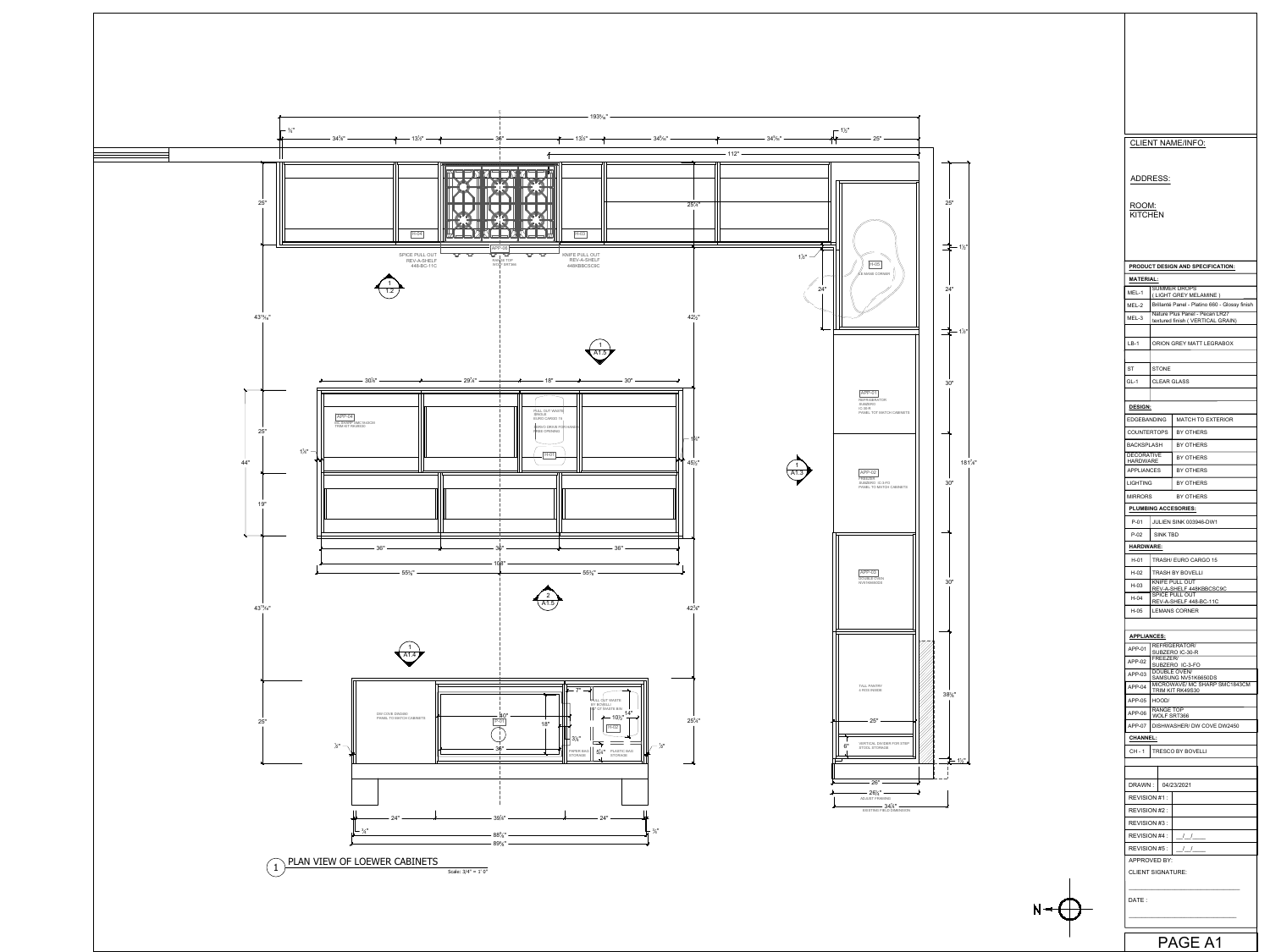|                                      |                             | <b>CLIENT NAME/INFO:</b>                                                                                                                                     |  |
|--------------------------------------|-----------------------------|--------------------------------------------------------------------------------------------------------------------------------------------------------------|--|
|                                      |                             |                                                                                                                                                              |  |
|                                      | ADDRESS:                    |                                                                                                                                                              |  |
| ROOM:                                |                             |                                                                                                                                                              |  |
| <b>KITCHEN</b>                       |                             |                                                                                                                                                              |  |
|                                      |                             |                                                                                                                                                              |  |
|                                      |                             |                                                                                                                                                              |  |
| <b>MATERIAL:</b>                     |                             | PRODUCT DESIGN AND SPECIFICATION:                                                                                                                            |  |
| MEL-1                                |                             | <b>SUMMER DROPS</b><br>(LIGHT GREY MELAMINE)                                                                                                                 |  |
| MEL-2                                |                             | Brillanté Panel - Platino 660 - Glossy finish<br>Nature Plus Panel - Pecan LR27                                                                              |  |
| MEL-3                                |                             | textured finish (VERTICAL GRAIN)                                                                                                                             |  |
| $LB-1$                               |                             | ORION GREY MATT LEGRABOX                                                                                                                                     |  |
|                                      |                             |                                                                                                                                                              |  |
| ST<br>GL-1                           | STONE<br><b>CLEAR GLASS</b> |                                                                                                                                                              |  |
|                                      |                             |                                                                                                                                                              |  |
| <b>DESIGN:</b><br><b>EDGEBANDING</b> |                             | <b>MATCH TO EXTERIOR</b>                                                                                                                                     |  |
| <b>COUNTERTOPS</b>                   |                             | BY OTHERS                                                                                                                                                    |  |
| <b>BACKSPLASH</b>                    |                             | BY OTHERS                                                                                                                                                    |  |
| <b>DECORATIVE</b><br><b>HARDWARE</b> |                             | BY OTHERS                                                                                                                                                    |  |
| <b>APPLIANCES</b>                    |                             | BY OTHERS                                                                                                                                                    |  |
| <b>LIGHTING</b><br><b>MIRRORS</b>    |                             | <b>BY OTHERS</b><br>BY OTHERS                                                                                                                                |  |
|                                      |                             | <b>PLUMBING ACCESORIES:</b>                                                                                                                                  |  |
| P-01                                 |                             | JULIEN SINK 003946-DW1                                                                                                                                       |  |
| $P-02$<br><b>HARDWARE:</b>           | SINK TBD                    |                                                                                                                                                              |  |
| H-01                                 |                             | TRASH/ EURO CARGO 15                                                                                                                                         |  |
| H-02                                 |                             | <b>TRASH BY BOVELLI</b>                                                                                                                                      |  |
| H-03                                 |                             | KNIFE PULL OUT<br>REV-A-SHELF 448KBBCSC9C<br><b>SPICE PULL OUT</b>                                                                                           |  |
| H-04<br>H-05                         |                             | REV-A-SHELF 448-BC-11C<br><b>LEMANS CORNER</b>                                                                                                               |  |
|                                      |                             |                                                                                                                                                              |  |
| <b>APPLIANCES:</b>                   |                             | <b>REFRIGERATOR/</b>                                                                                                                                         |  |
| APP-01<br>APP-02                     | FREEZER/                    | SUBZERO IC-30-R<br>SUBZERO IC-3-FO                                                                                                                           |  |
| APP-03                               |                             | <b>DOUBLE OVEN/</b><br>SAMSUNG NV51K6650DS                                                                                                                   |  |
| $APP-04$                             |                             | MICROWAVE/ MC SHARP SMC1843CM<br>TRIM KIT RK49S30                                                                                                            |  |
| APP-05<br>APP-06                     | HOOD/<br><b>RANGE TOP</b>   |                                                                                                                                                              |  |
| APP-07                               | WOLF SRT366                 | DISHWASHER/ DW COVE DW2450                                                                                                                                   |  |
| <b>CHANNEL:</b>                      |                             |                                                                                                                                                              |  |
| CH - 1                               |                             | <b>TRESCO BY BOVELLI</b>                                                                                                                                     |  |
|                                      |                             |                                                                                                                                                              |  |
| REVISION #1:                         | DRAWN:   04/23/2021         |                                                                                                                                                              |  |
| REVISION #2 :                        |                             |                                                                                                                                                              |  |
| REVISION #3 :                        |                             |                                                                                                                                                              |  |
|                                      | REVISION #5 :               | REVISION #4 : $\frac{1}{1}$ $\frac{1}{1}$ $\frac{1}{1}$ $\frac{1}{1}$ $\frac{1}{1}$ $\frac{1}{1}$ $\frac{1}{1}$ $\frac{1}{1}$ $\frac{1}{1}$<br>$\frac{1}{2}$ |  |
|                                      | APPROVED BY:                |                                                                                                                                                              |  |
|                                      | <b>CLIENT SIGNATURE:</b>    |                                                                                                                                                              |  |
|                                      |                             |                                                                                                                                                              |  |
| DATE:                                |                             |                                                                                                                                                              |  |
|                                      |                             |                                                                                                                                                              |  |
|                                      |                             | PAGE A1.1                                                                                                                                                    |  |

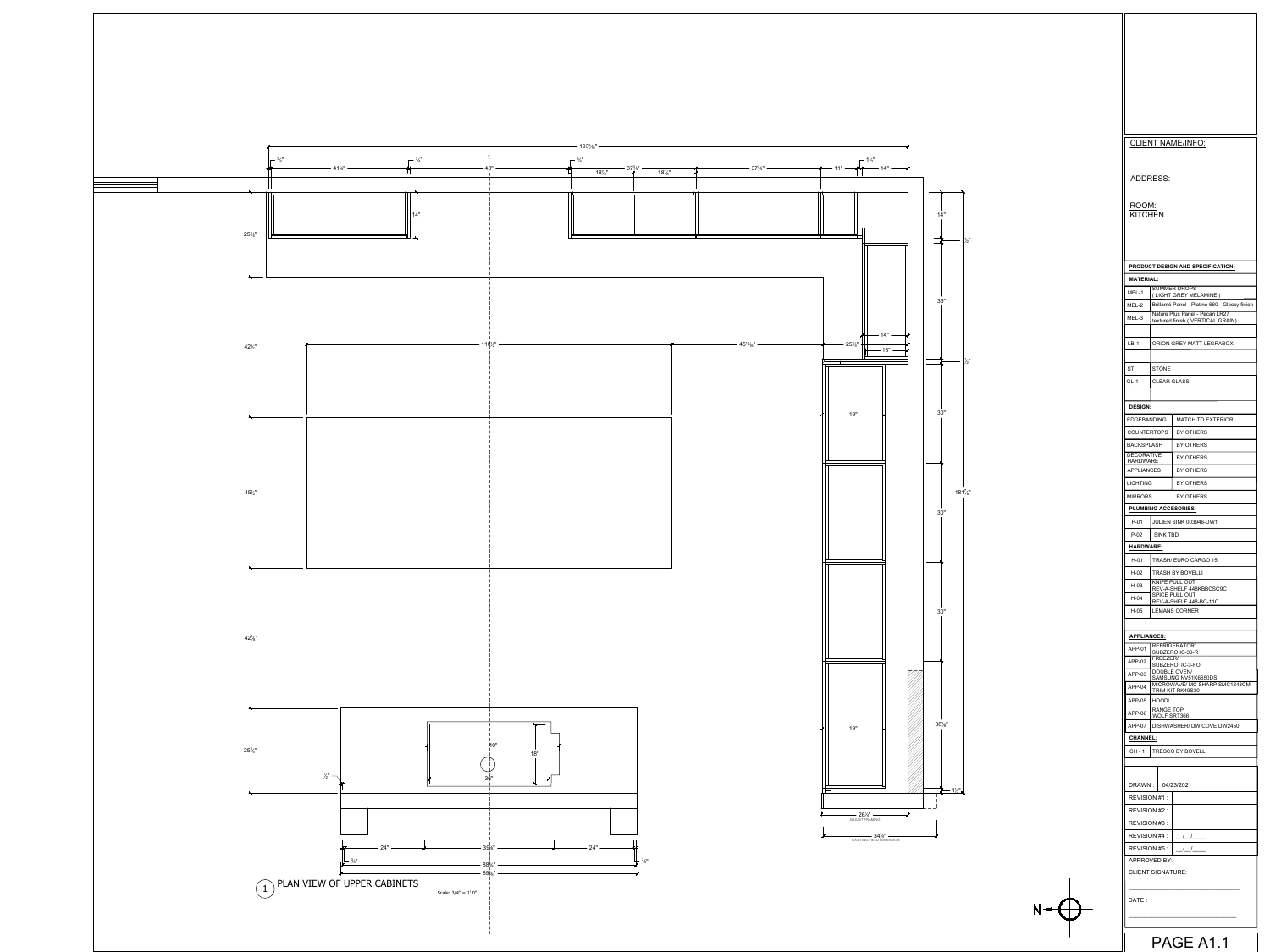ROOM: **KITCHEN** 

CLIENT NAME/INFO:

## ADDRESS:

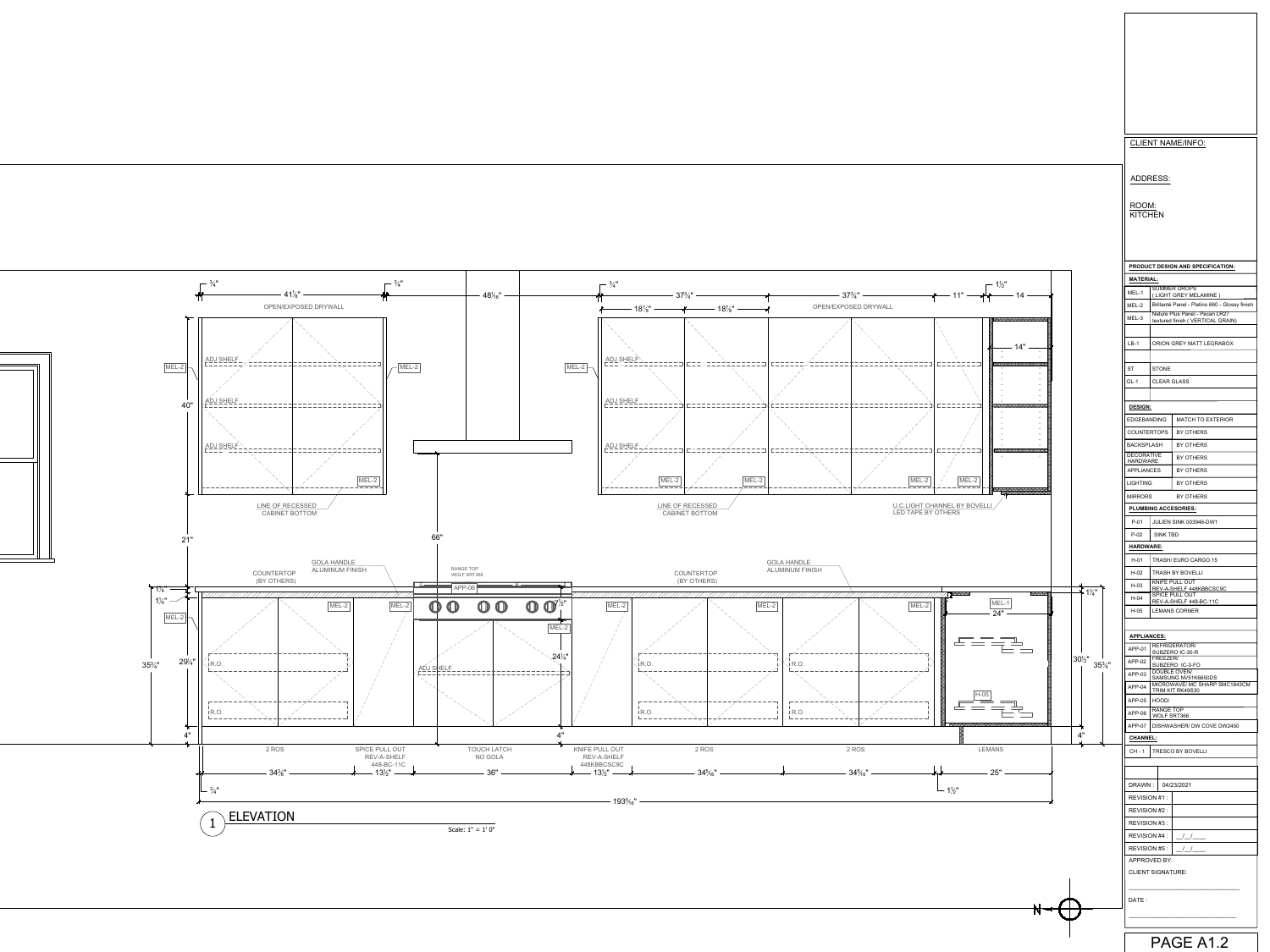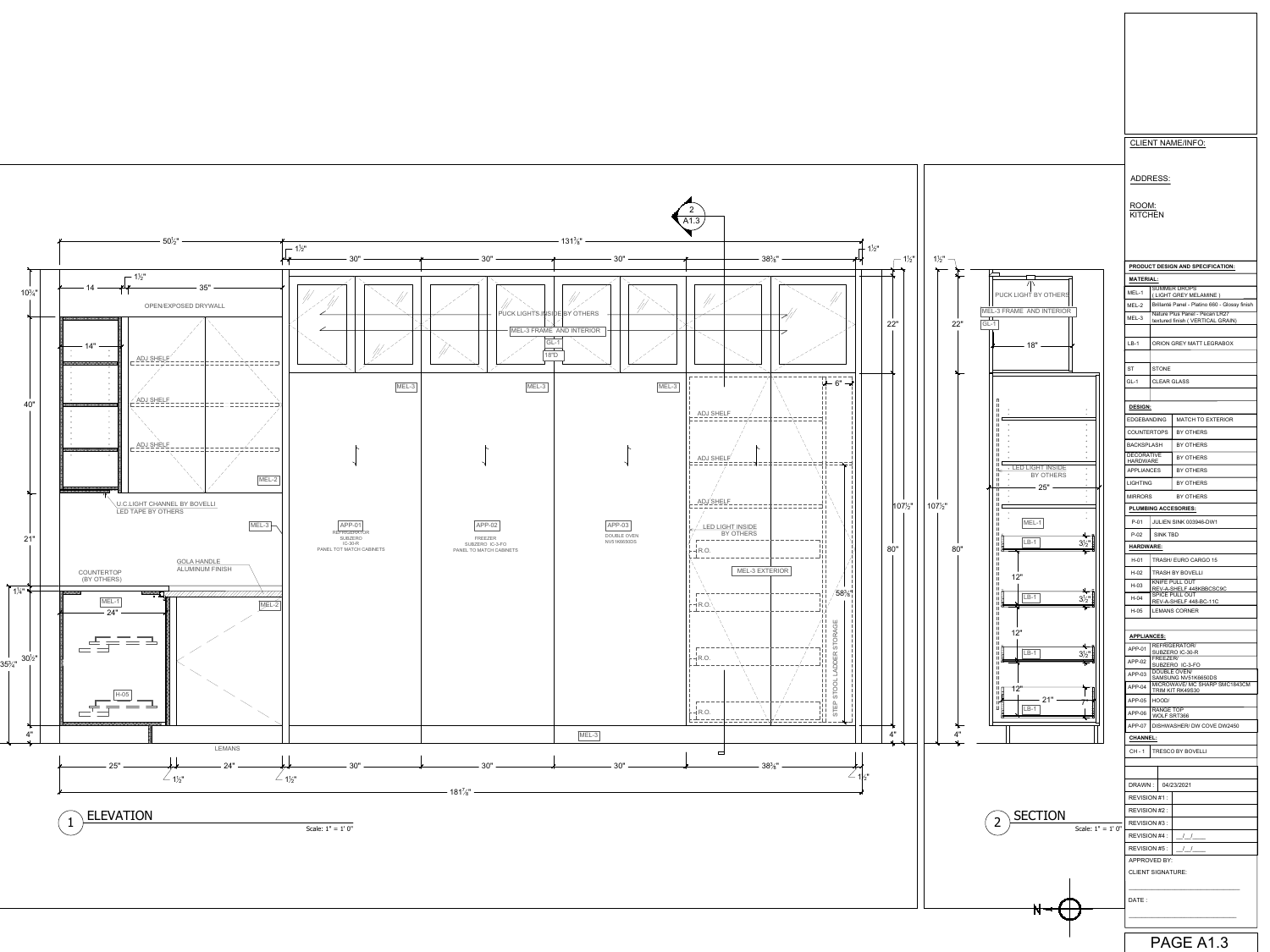